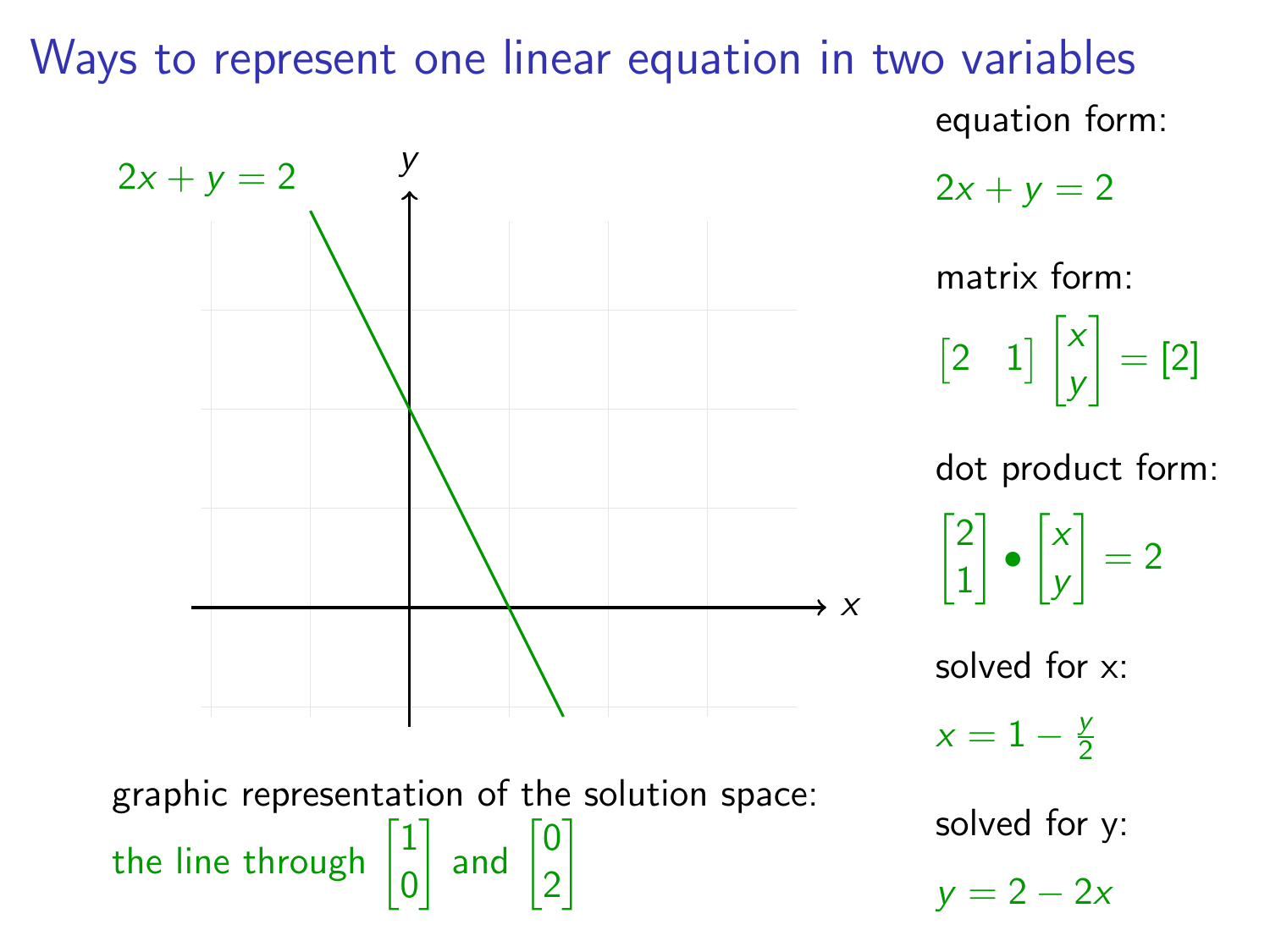### Another example

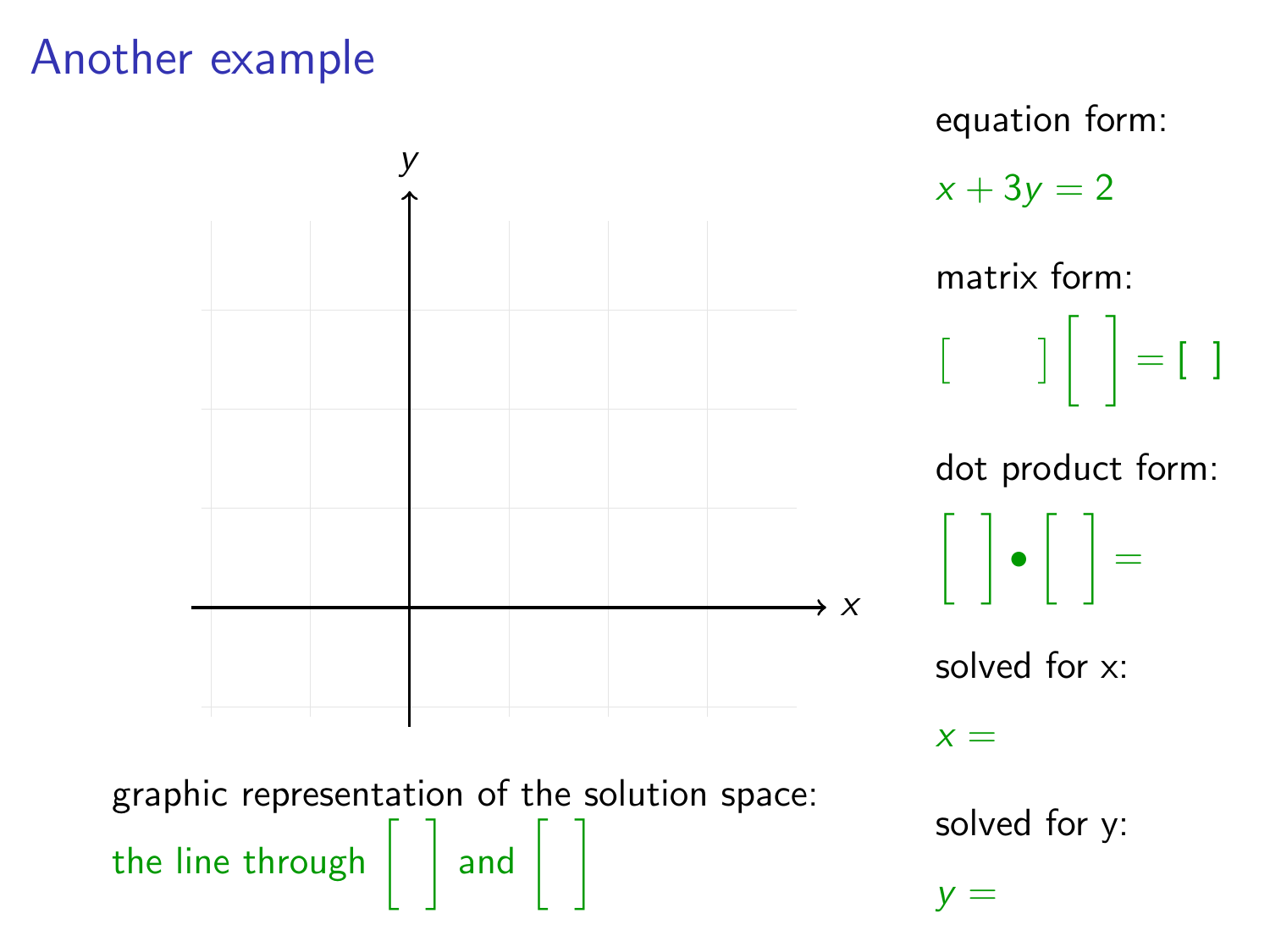#### Is the solution space always a line?

The solution space of one equation in two variables  $x$  and  $y$  is almost always a line. Here are some exceptions:

 $0x + 0y = 0$  the solution space is the whole plane  $0x + 0y = 7$  no solutions

In fact, all exceptions are of the form

$$
\begin{bmatrix} 0 & 0 \end{bmatrix} \begin{bmatrix} x \\ y \end{bmatrix} = \begin{bmatrix} b \end{bmatrix}
$$

where b is a given constant. If  $b = 0$ , then every choice of x and y is a solution, if  $b \neq 0$ , then the solution space is empty.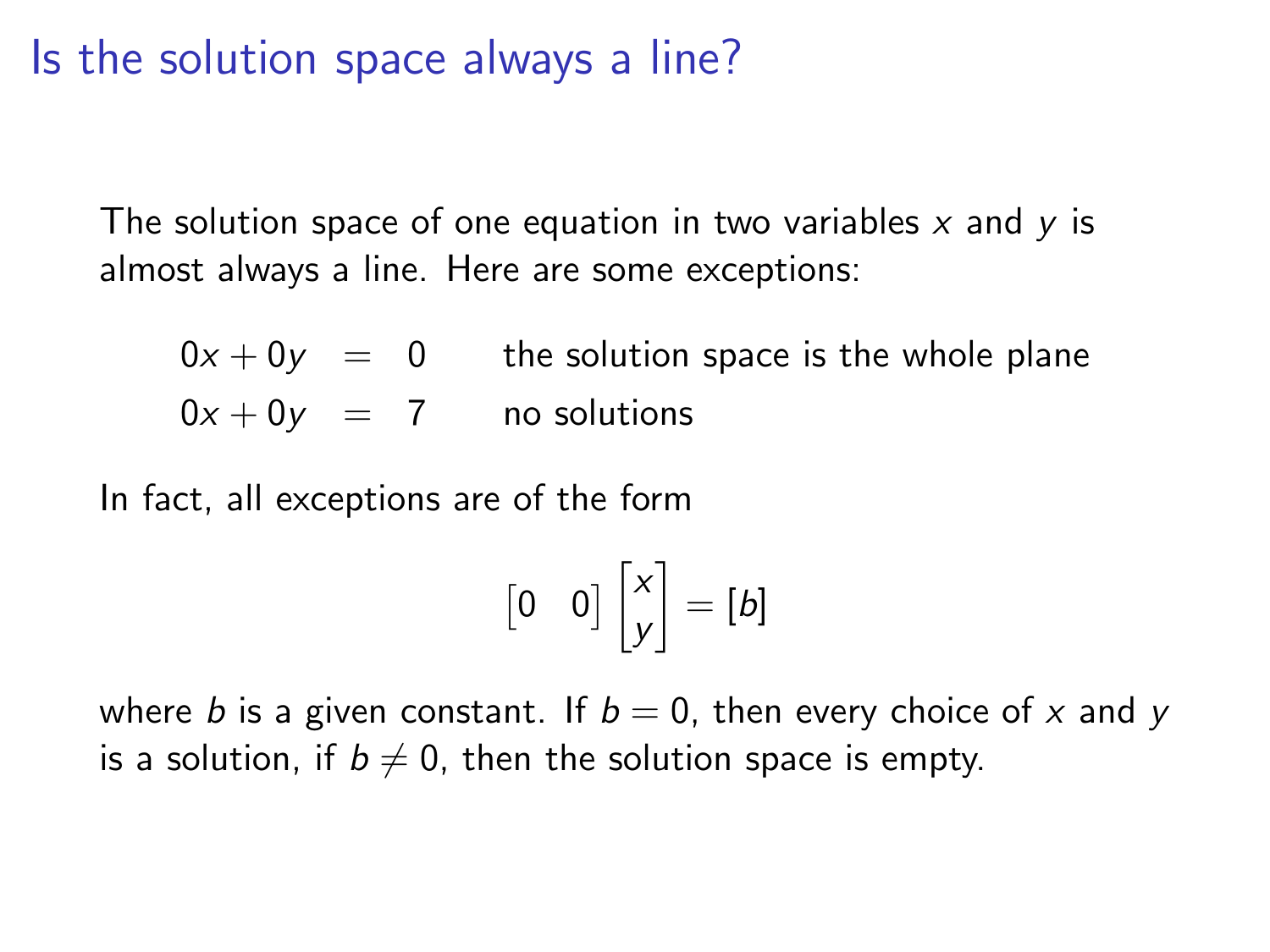### What happens when we change the constant?

The equation

$$
\begin{bmatrix} 1 & -1 \end{bmatrix} \begin{bmatrix} x \\ y \end{bmatrix} = \begin{bmatrix} b \end{bmatrix}
$$

for  $b = -2$ , for  $b = 0$ , and  $b = 1$ :



The solution space of the homogeneous equation (i.e., for  $b = 0$ ) passes through the origin. The others are paralell to it. All three lines have normal vector  $\begin{bmatrix} 1 \end{bmatrix}$ −1 .

Matrix rows are to be thought of as normal vectors.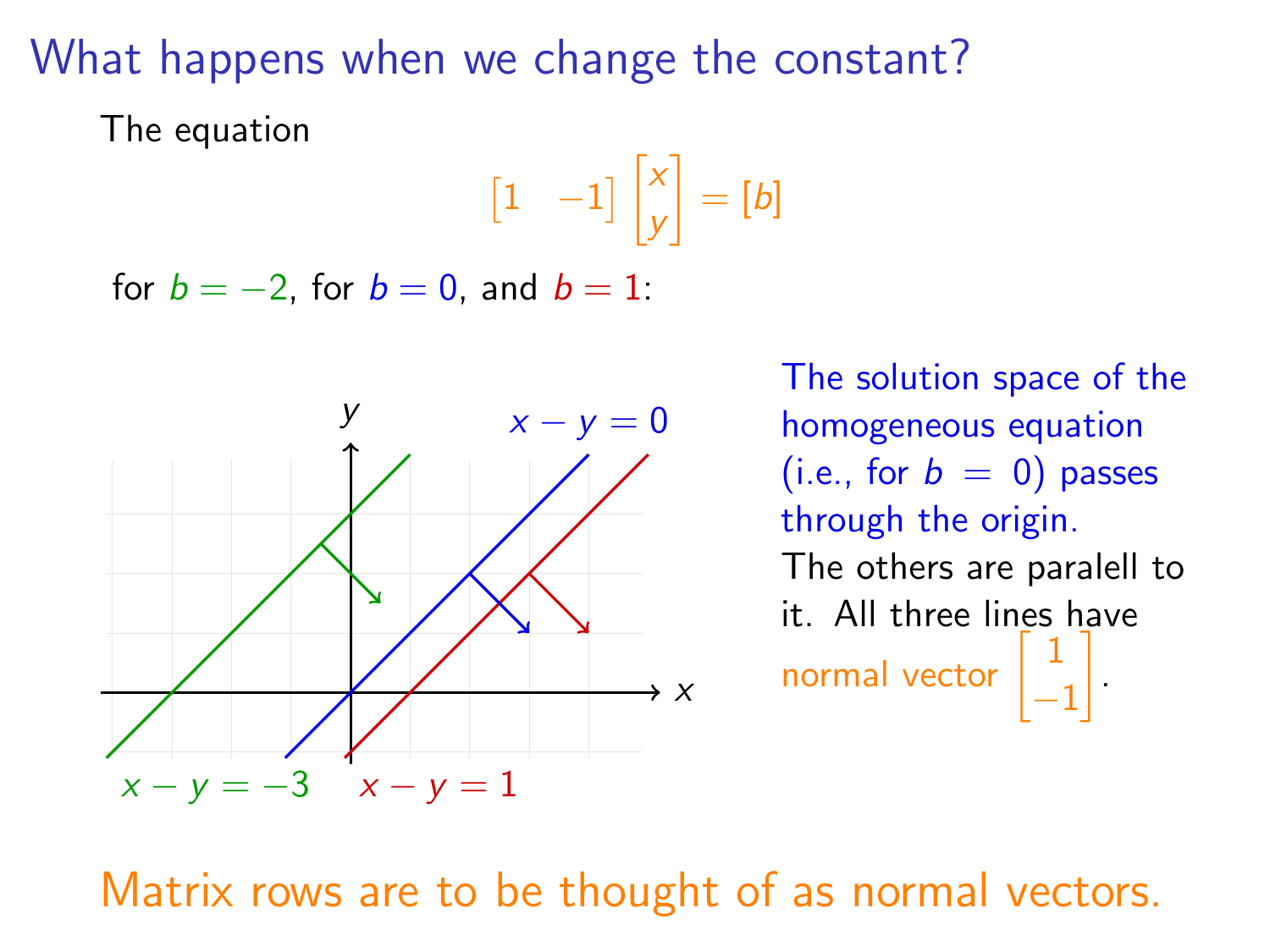#### Another example

The equation

$$
\begin{bmatrix} 1 & 4 \end{bmatrix} \begin{bmatrix} x \\ y \end{bmatrix} = \begin{bmatrix} b \end{bmatrix}
$$

for  $b = 3$ , for  $b = 0$ , and  $b = 12$ .

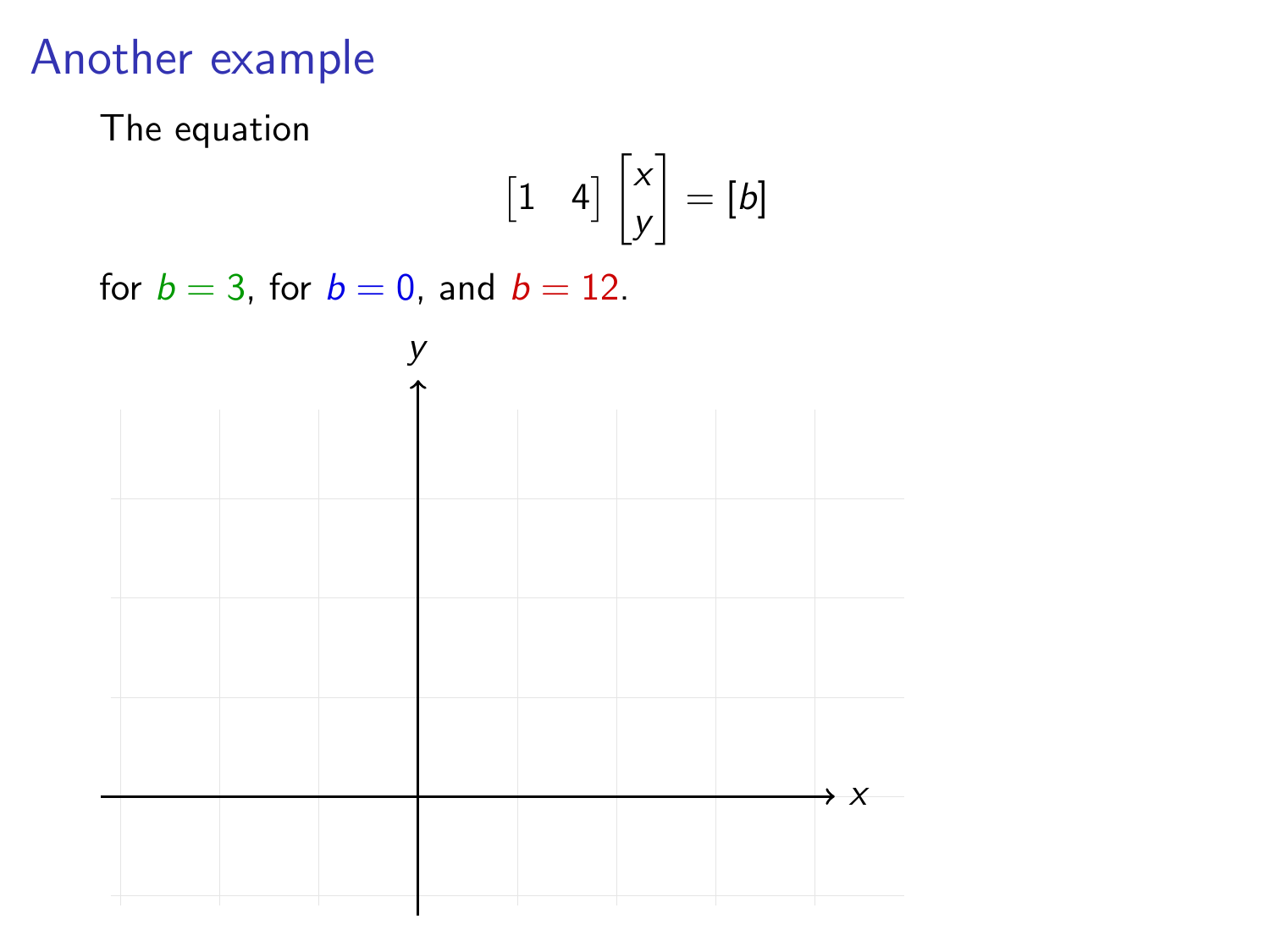**Scaling** 

Multiplying both sides of an equation with the same scalar does not change the solutions Example: The equations

$$
x + y = 3 \quad \text{and} \quad 2x + 2y = 6
$$

have identical solution spaces.

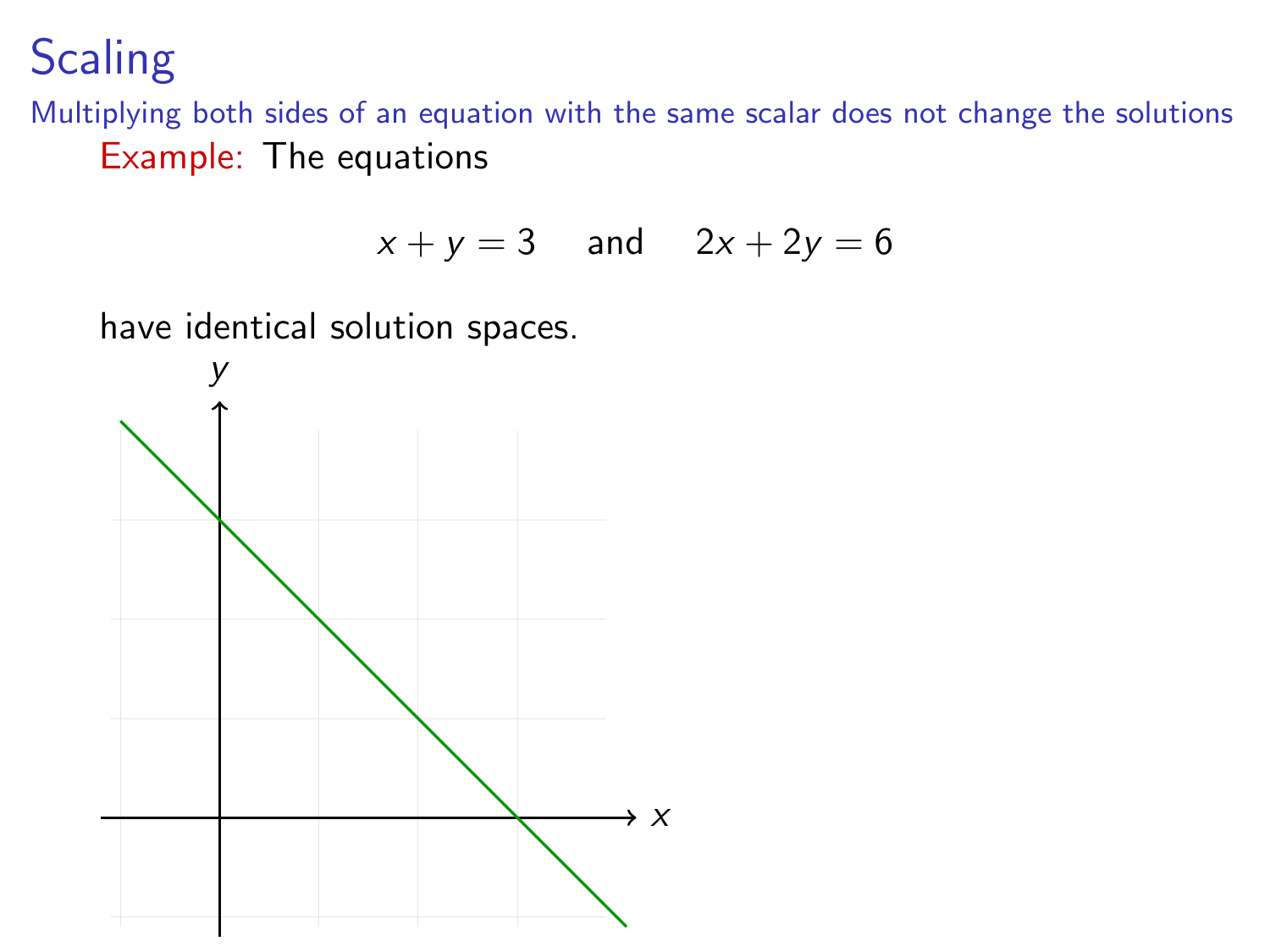#### Two linear equations in two variables



Both equations are satisfied if and only if  $x = 1$  and  $y = 2$ .

The solution space of the system consists of the point where the two lines intersect.

In matrix form, this system of equations is

 $\begin{bmatrix} 1 & 1 \\ 2 & 1 \end{bmatrix}$ 2 −1  $\lceil$   $\lceil x \rceil$ y  $=\begin{bmatrix} 3 \\ 0 \end{bmatrix}$ 0 1

Row by row, this reads

 $\begin{bmatrix} 1 & 1 \end{bmatrix}$ y  $\Big] = \begin{bmatrix} 3 \end{bmatrix}$  and  $\begin{bmatrix} 2 & -1 \end{bmatrix} \begin{bmatrix} x \\ y \end{bmatrix}$ y  $\Big] = \begin{bmatrix} 0 \end{bmatrix}.$